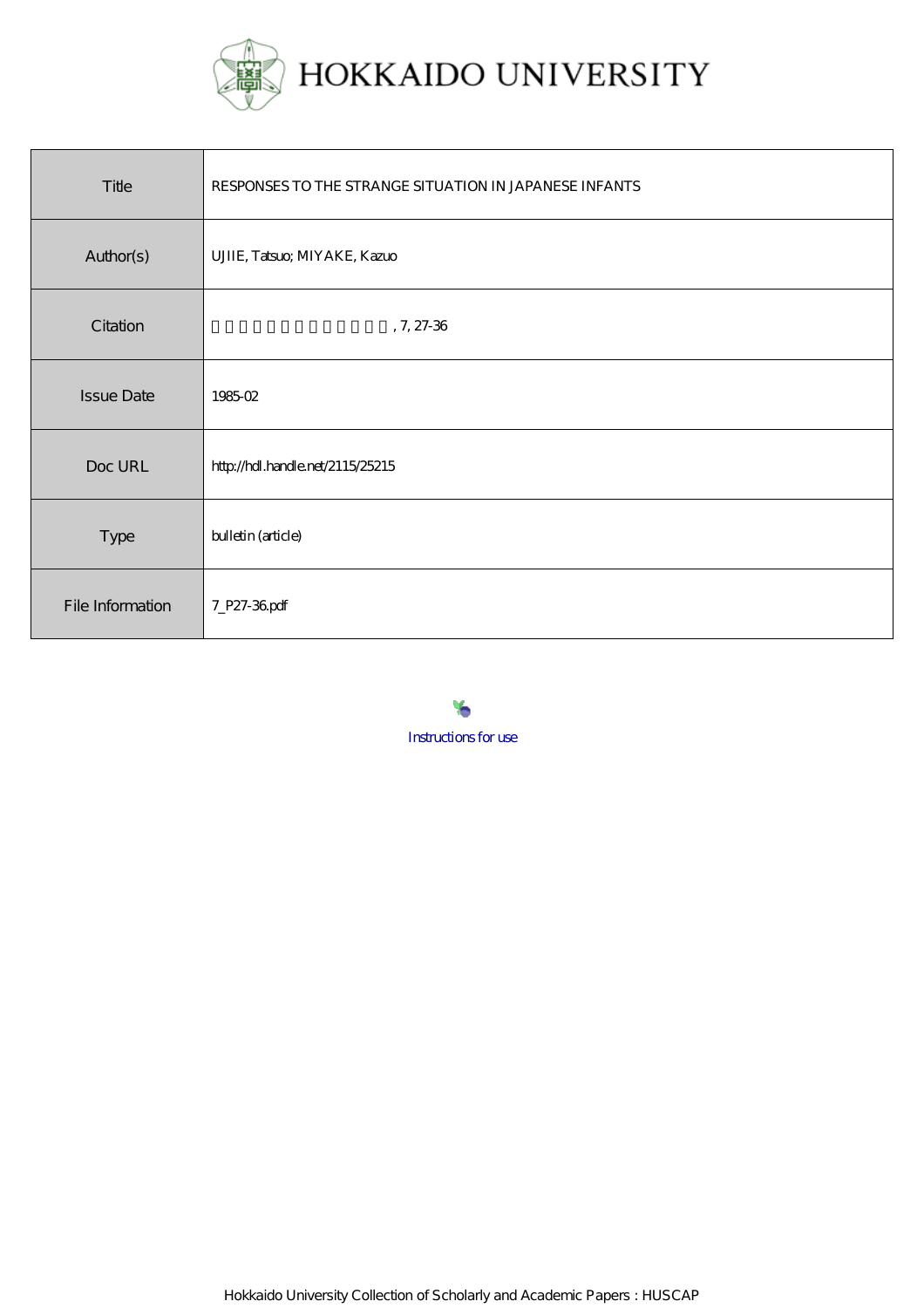# **RESPONSES TO THE STRANGE SITUATION IN JAPANESE INFANTS**

**Tatsuo Ujiie**  *Kunitachi College of Music*  **Kazuo Miyake**  *Hokkaido University* 

> The purpose of this report was to describe the behavior of Japanese infants in the Ainsworth Strange Situation and to clarify their conspicuous behavior pattern. Fifty-seven infants were observed in a standard Strange Situation at 12 months of age. Major findings : (1) In the preseparation episodes, attachment behavior was activated; (2) Many more mothers picked their baby up in all relevant episodes and also tended to hold their baby longer than the American mothers of Ainsworth's sample; (3) During Episode 6, many infants experienced acute distress, such that approximately 30% of babies were not readily soothed by the return of mother and regaining of close contact with her in Episode 8 ; (4) During Episode 8, about 20% babies showed relatively strong resistance to mother. However, they did not necessarily manifest aggresive or rejective behavior. Rather, some of them continued crying for a long time and also increased the intensity of their crying. These tendencies were interpreted as indicating the infant's intense need to ensure close physical contact with mother rather than the existence of an ambivalent feeling towards mother.

Key words: Strange Situation, Japanese infants, Attachment behavior.

# **INTRODUCTION**

The purpose of this report is to describe the behaviors of Japanese infants in the Strange Situation in a comparable way to that of Ainsworth (Ainsworth et aI, 1978), and to reconsider the meaning of individual differences as observed in the Strange Situation\_

We are at present proceeding with a longitudinal study of socio-emotional development during the early years, using a sample of Japanese infants\_ As a part of this study, at 12 months of age, the Strange Situation was conducted and the quality of attachment was measured using the ABC classification according to Ainsworth's criteria (Ainsworth et aI, 1978). As reported earlier by Miyake, et al (in press), we found that for Japanese infants, the proportion of "C" infants was very high when compared with American infants. What does this result mean? According to Ainsworth's assumption of ABC classification (Ainsworth et aI, 1978), this result would be interpreted to show that there

This research was supported by grants from a) The Toyota Foundation (grants 803173 and 813083 : Principal investigator, Kazuo Miyake), b) The Ministry of Education, Science and Culture (grant-in aid for scientific research 56310016 : Principal investigator, Kazuo Miyake), and c) The Japan Society for Promotion of Science (Japan-US Educational & Cultural Copperative Research grant: principal investigator, Kazuo Miyake).

The authors would like to thank Mr. Shing-jen Chen for his comments on an earlier draft of this article, Ms. Donna L. Bradshaw and Ms. Yuko Kanaya for scoring all the Strange Situation variables.

Requests for reprint should be sent to Tatsuo Ujiie, Kunitachi College of Music, Tachikawa, Tokyo 190, Japan.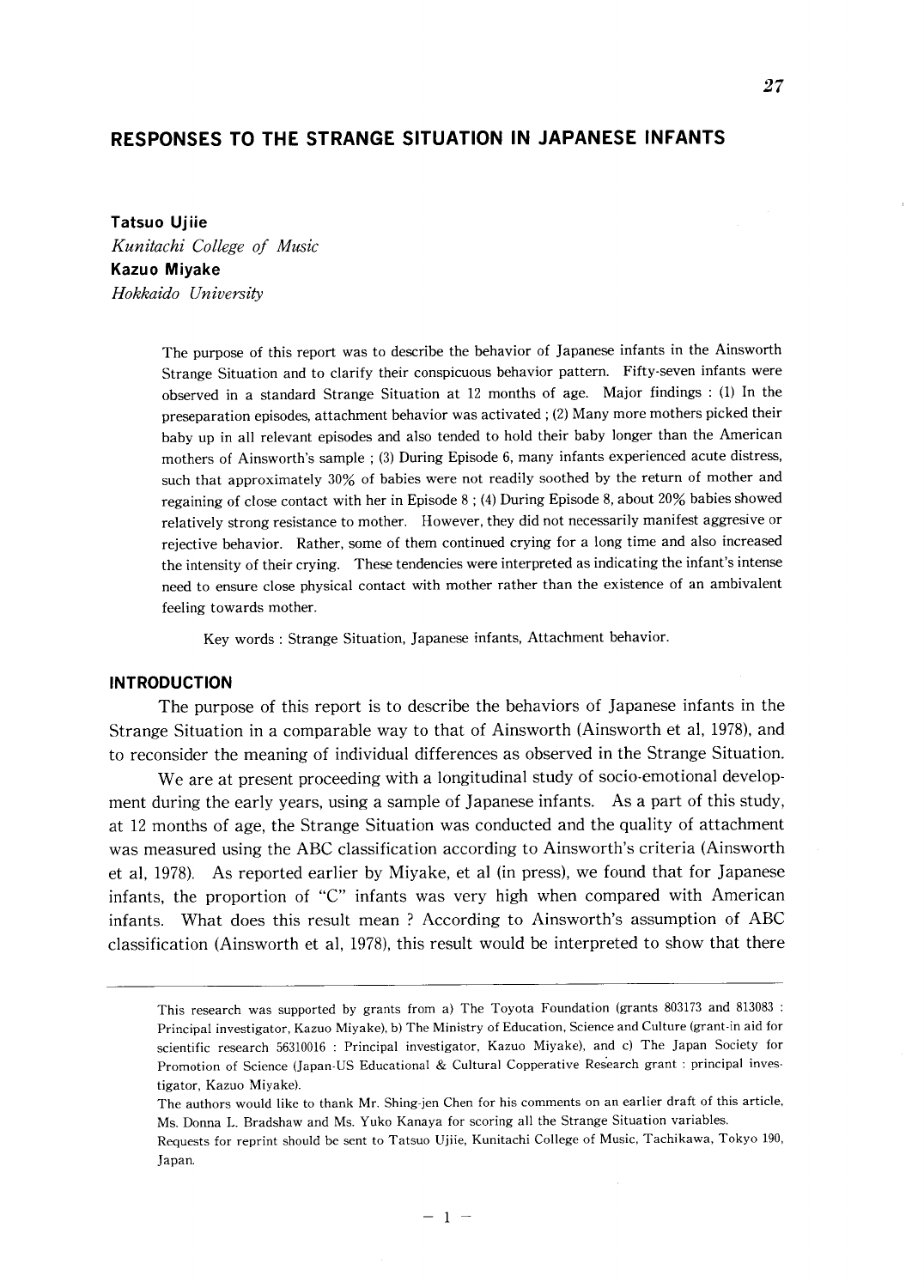were more insecurely attached infants in the Japanese sample. Or, this result might be due to procedural error. In this report, however, the following alternative possibility will be examined. The meaning of attachment behaviors shown by Japanese infants could be qualitatively different from that shown by American infants, even though their behaviors may be isomorphic. Clearly, there are several pieces of evidence to suggest that the attachment established by Japanese infants has a different morphology and function from that established by American infants.

Some recent studies on the patterns of attachment in non-American infants have also found different distributions of ABC classification. As examples, Grossmann et al (1981) reported many more "A" infants in Germany; Lamb et al (1982) reported fewer "C" infants in Sweden; and Sagi et al (1982) reported many more "C" infants in Israel, than have been typically found in American middle class samples (Ainsworth et aI, 1978). These findings seem to suggest that our finding, which has shown a different distribution of ABC classification from that of America, is not the result of procedural erroo. Moreover, they seem to suggest that cultural factors constrain the assessment of attachment using Strange Situation, a point also argued by Miyake et al (in press).

Strange Situation procedure is supposed to qualify effectiveness of the attachment figure as a secure base for coping with stress. For Japanese infants, the effects of procedural stress which the infants experienced in the Strange Situation would not be negligible for the following two reasons: Firstly, there is some evidence to suggest that Japanese infants are not resilient to the stress caused by unfamiliar situations or unfamiliar incentives (Kagan et aI, 1978 ; Ohyama et aI, 1982). Secondly, many researchers have reported that the Japanese mother-infant relationship is primarily characterized by close physical contact and infrequent separation (Azuma et aI, 1981 ; Caudill and Weinstein, 1969; Takahashi, 1982) These facts may lead to the expectation that Japanese infants will express strong distress even during preseparation episodes: that they will be very anxious throughout the Strange Situation; and they will very often seek proximal contact. They will also express strong resistance to being separated from their mothers. According to Ainsworth et al (1978), these behavior patterns would be recognized as those showing the existence of insecure attachment. However, for Japanese infants and their mothers, as characterized above, these behavior patterns would not necessarily be idiosyncratic to insecure attachment. Therefore, if this speculation were true, Japanese infants would rarely react to their mothers angrily or ambivalently during the reunion episode, even if they were expressing a highly negative mood, for example, crying and seeking contact very earnestly. In addition, it would be expected that the Japanese mothers will tend to prefer proximal rather than distal patterns of behavior in the Strange Situation, especially during the reunion episodes. They will hold their babies more frequently and longer, than the American mothers.

# **METHOD**

**Subjects** Data was obtained from sixty-four mother-infant pairs living in Sapporo, the infants being 12 months of age. Data from 57 pairs (28 from Cohort 1, 29 from Cohort 2) was analyzed. Missing data was due to problems of video recording  $(N=6)$  and failure to continue the procedure due to infant's unusually strong resistance to being separated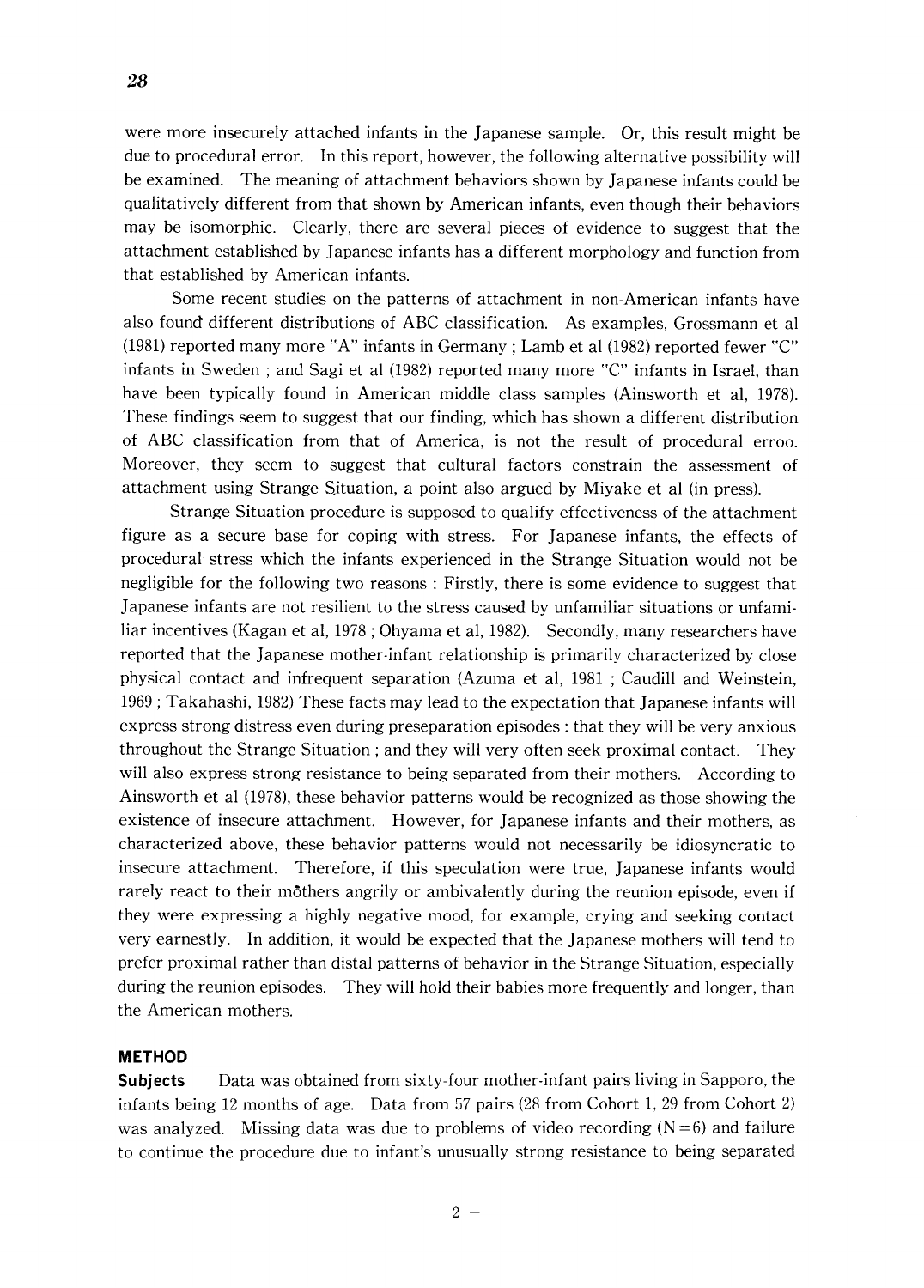### from mother  $(N=1)$ .

**Procedures** Assesments were conducted following the procedures described in Ainsworth et al (1978), in the laboratory of the Research and Clinical Center for Child Development. Four senior unmarried female students majoring in developmental psychology alternately took the role of stranger. Episodes 4, 6 and 7 were curtailed if distress upon separation lasted for more than two minutes. **In** addition, Episode 6 was skipped if the infants strongly resisted mother's withdrawal and if mother was reluctant to leave the room after Episode 5.

Prior to the Strange Situation procedure, the mother was given detailed written instructions about it. The Strange Situation assesment was recorded using three cameras.

Rating of interactive behaviors and coding of classifications were conducted by 3 independent raters. **In** addition, some specific discrete behaviors were coded: exploration (including exploratory locomotion and manipulation) ; crying ; directed smiling ; directed vocalization; approaching ; touching; resistance to mother ; and avoidance of mother. *Exploratory locomotion* referes to locomotion that is clearly useful for the purpose of getting to the toys or some other aspect of the physical environment, in order to explore it ; or that seems to have been undertaken for the mere sake of the activity itself. Similarly, *exploratory manipulation* refers to hand movements that are clearly exploratory or manipulative in play. The category of *crying* includes screaming and fussing as well as crying. *Resistance* refers to pushing away from, striking out at, or squirming to get down from an adult who has offered contact, or pushing away, throwing away, or otherwise rejecting toys through which an adult attempts to mediate interaction.

**In** order to analyze these specific discrete behaviors; 1) incidence of these behaviors in specific episodes indicated by the percentage of infants who manifested each ; 2) frequency measures; and 3) special scores for dimensions of interactive behavior, were used.

# **RESULTS AND DISCUSSION**

# **Descriptive accou nt of behavior in each episode**

#### a) *Episode* 1 *and 2*

Most infants accepted being put down by their mothers in the unfamiliar situation during Episode 1. Eighty-seven percent began manipulative exploration immediately. However, 3 babies immediately started to cry and 4 babies did not begin manipulative play.

Sixty-four percent engaged in active manipulative behavior during Episode 2. This percentage is apparantly low in comparison with Ainsworth's results, which show that 94% of the sample engaged in active manipulative behavior. Meanwhile, the number of infants who manifested cry, approached and made contact with their mother is apparently more than that for Ainsworth's sample: Ten babies (18%) cried at some time during Episode 2 ; 27 babies (49%) approached the mother; 23 babies (42%) actually achieved physical contact with their mother; 10 of them were in contact for less than 30 seconds, whereas 9 were held for over 60 seconds.

Twenty babies (36%) displayed alarm behavior. They anxiously stared at video-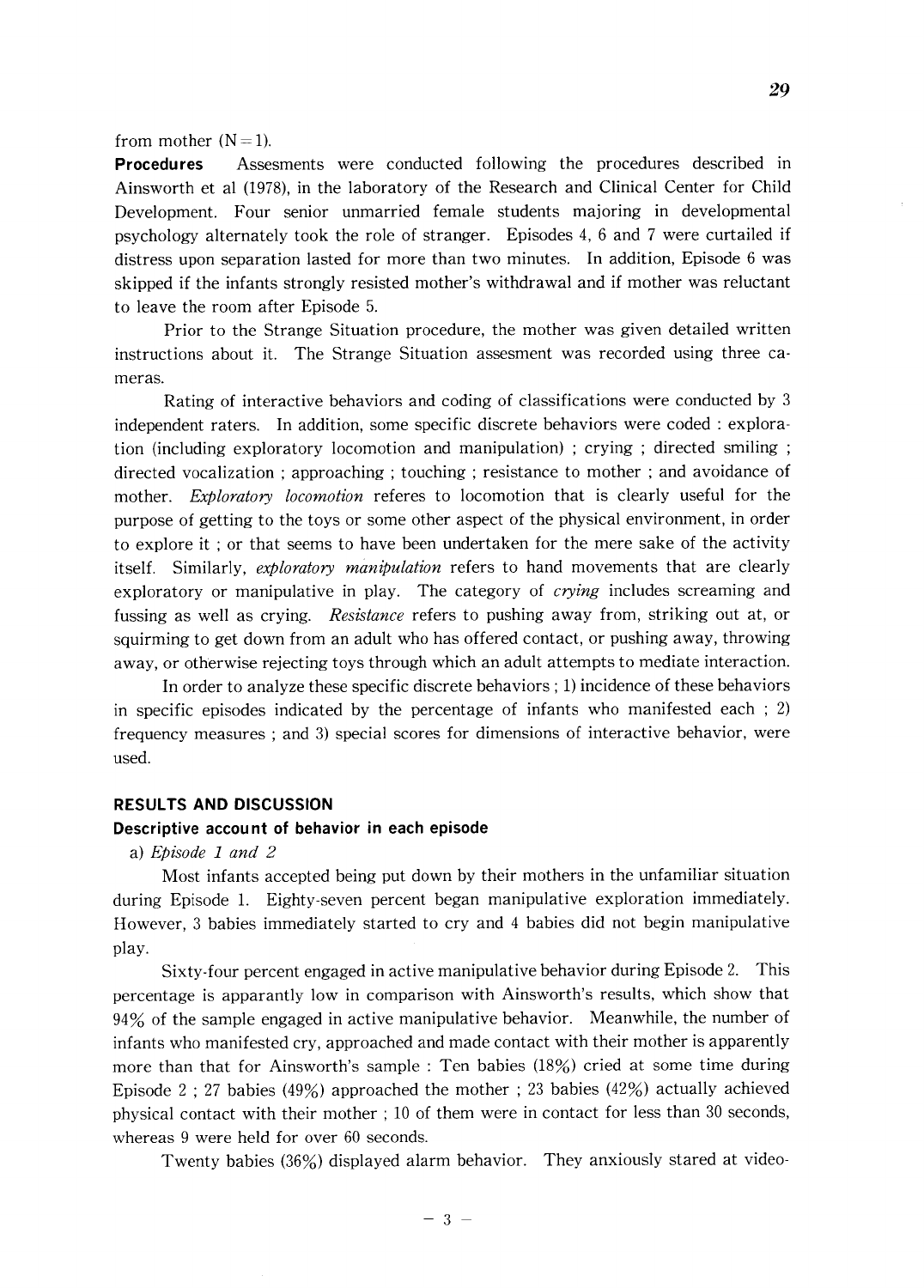cameras which were tracking them automatically and noisily.

According to Ainsworth's results, those who manifested mild disturbance in reaction to the Strange Situation were few, and for the great majority of one-year-olds, the unfamiliar situation activated exploratory rather than attachment behavior. Indeed, in her results, only 14% of the sample approached their mothers and only 13% made contact with their mothers. Ninety-four percent engaged in active manipulative behavior. However, the results of this study indicate that for the Japanese one-year-olds, the strange situation does not necessarily activate exploration. Rather, contrary to Ainsworth's results, attachment behavior was activated in nearly half the sample, even before the stranger appeared and the mother left.

# *b) Episode 3*

When the stranger first entered, only 2 babies (4%) cried or fussed, although 13 babies (23%) displayed some distress at some time during Episode 3. Eight of them fussed or cried as a delayed response to the stranger's entry, and 3 of them cried when the stranger actually approached them in the third minute of the episode.

Six babies  $(11\%)$  greeted the stranger with a smile or vocalization and 4 of them approached the stranger and initiated interaction, while 2 of them approached mother. Twenty-six babies (46%) continued to manipulate toys, but 24 babies (42%) did not engage in active play during the first 2 minutes of Episode 3. Seven babies (12%) only looked at the stranger when she entered, 2 of them averted their gaze and 1 of them fussed and approached mother. Fourteen babies (25%) approached their mothers as a response to the stranger's entrance and all of them actually made contact with mother. Moreover, 9 babies (16%) were in contact with mother when the stranger entered. Twenty-three babies (40%) thus responded with physical contact, to the stranger's first entrance.

During the first 2 minutes of Episode 3, seven babies (12%) showed some tendency to approach the stranger,  $5(9%)$  actually approached and touched her, and 18 (32%) smiled at her.

During Episode 3, twenty-six babies (46%) approached mother and 10 babies (18%) were in close proximity to mother at the beginning of this episode. Thus, 63 percent of babies sought proximity with mother or were already in proximity with her. Twentyseven babies (47%) actually achieved physical contact with mother; 11 were in contact for less than 30 seconds, whereas 13 were in contact for over 60 seconds. Eight babies (14%) stayed in continuous proximity to mother throughout most of Episode 3.

These results indicate that in this study, the strange situation and the entrance of the stranger activated attachment behavior more strongly than was the case with Ainsworth's sample. Although 44% approached mother and 30% actually achieved physical contact with mother in Ainsworth's sample, the majority engaged in manipulative behavior, as it were, even though the amount of such behavior diminished substantially. On the other hand, over 60 percent of this sample sought proximity with mother and about half the sample actually made contact with mother. Moreover, nearly half the sample could not engage in manipulative behavior during the first 2 minutes of Episode 3. These results imply that, in comparison with Ainsworth's sample, many infants retreated to the mother from the stranger and also from the strange situation for assurance. However, their wariness to the stranger or to the situation could not readily become weak enough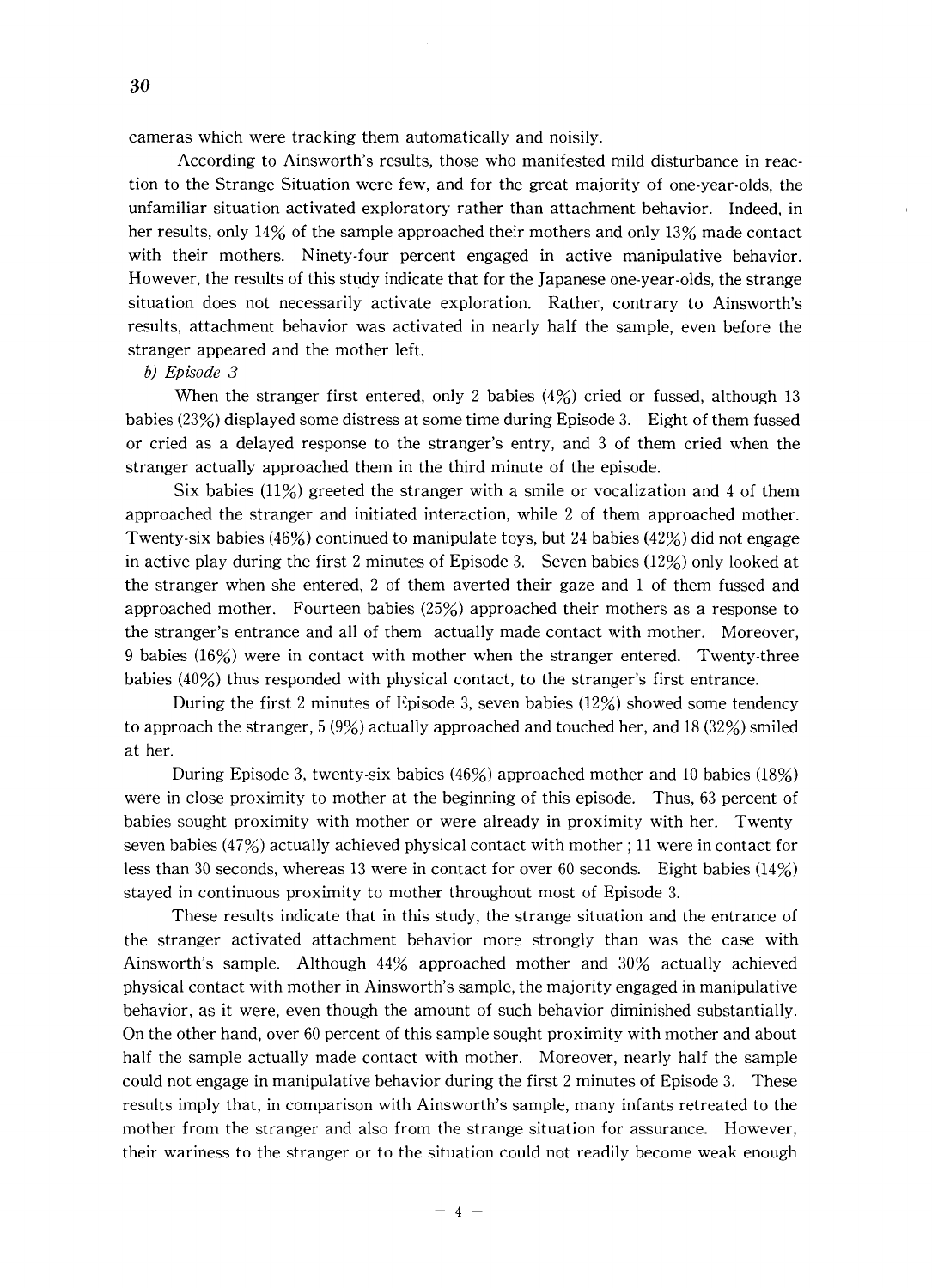to allow exploration to commence. Thus, the descriptions of pre-separation episodes support the expectation of this study.

## *c) Episode 4*

Seventeen babies (30%) cried immediately after mother left, and no more than 31 (55%) cried at any time during this episode. Fifteen babies (27%) continued crying throughout Episode 4.

Nineteen babies (34%) tried to go to the door at some time during the episode; 10 babies (18%) followed the mother to the door when she left. Seventeen (30%) followed mother and cried; 2 (4%) followed mother but did not cry; 14 (25%) cried but did not follow mother; 7 (13%) showed no form of search behavior.

In this episode, the Japanese babies were more distressed by the departure of mother than was the case with Ainsworth's sample. The proportions of babies who cried immediately after mother left and who tried to follow mother, are higher than those of Ainsworth's sample.

# *d) Episode 5*

During the first 15 seconds following the mother's entrance, 66% of the sample greeted her by approaching, reaching, smiling, vocalizing, or indeed by crying. Nineteen babies (34%) made an approach towards mother; 13 (23%) greeted mother from a distance by smiling or vocalization; 11 (20%) responded with crying or fussing.

According to Ainsworth's result, 42 percent of babies were crying when mother returned, but most of them stopped crying with relatively little delay. In contrast to that, in our sample, 25 babies (45%) were crying when the mother returned, but 7 of them stopped crying with substantial delay. Twenty-seven babies (48%) cried at some time during the episode, and 15 (27%) cried frequently or for longer than 60 seconds.

Forty-three babies (75%) achieved contact with mother at some time during the episode, whereas in Ainsworth's sample, only 37% achieved contact with mother. Thirtyfive percent of those who were picked up, were held for less than 30 seconds and 21% were held for over 120 seconds. However, in Ainsworth's sample, 74% were held for less than 30 seconds and only 7% were held for over 120 seconds. Thus, there were many more mothers who held their babies and also, who tended to hold them longer than the mothers in Ainsworth's sample.

As far as Episode 5 is concerned, the striking difference when compared to Ainsworth's result, is mother's behavior immediately after the entrance. According to Ainsworth's description, not all mothers responded to their baby's signaling desire for contact by picking baby up. However, within the first 15 seconds, 33% of the babies had actually achieved contact. Contrary to that finding, in our sample, 24 mothers (43%) picked up their baby within the first 15 seconds as a response to the baby's (approaching, reaching and directed cry) requests for contact. Twenty-two babies were crying when mother picked them up. On the other hand, twenty-nine mothers (52%) went to their chairs immediately after entering the room, and 3 mothers (52%) attempted to engage their baby in play with toys. Forty-two babies (74%) achieved contact with mother at sometime during the episode.

These results are apparantly congruous with the expectations of this report. That is, there were a substantial number of babies who were extremely distressed by the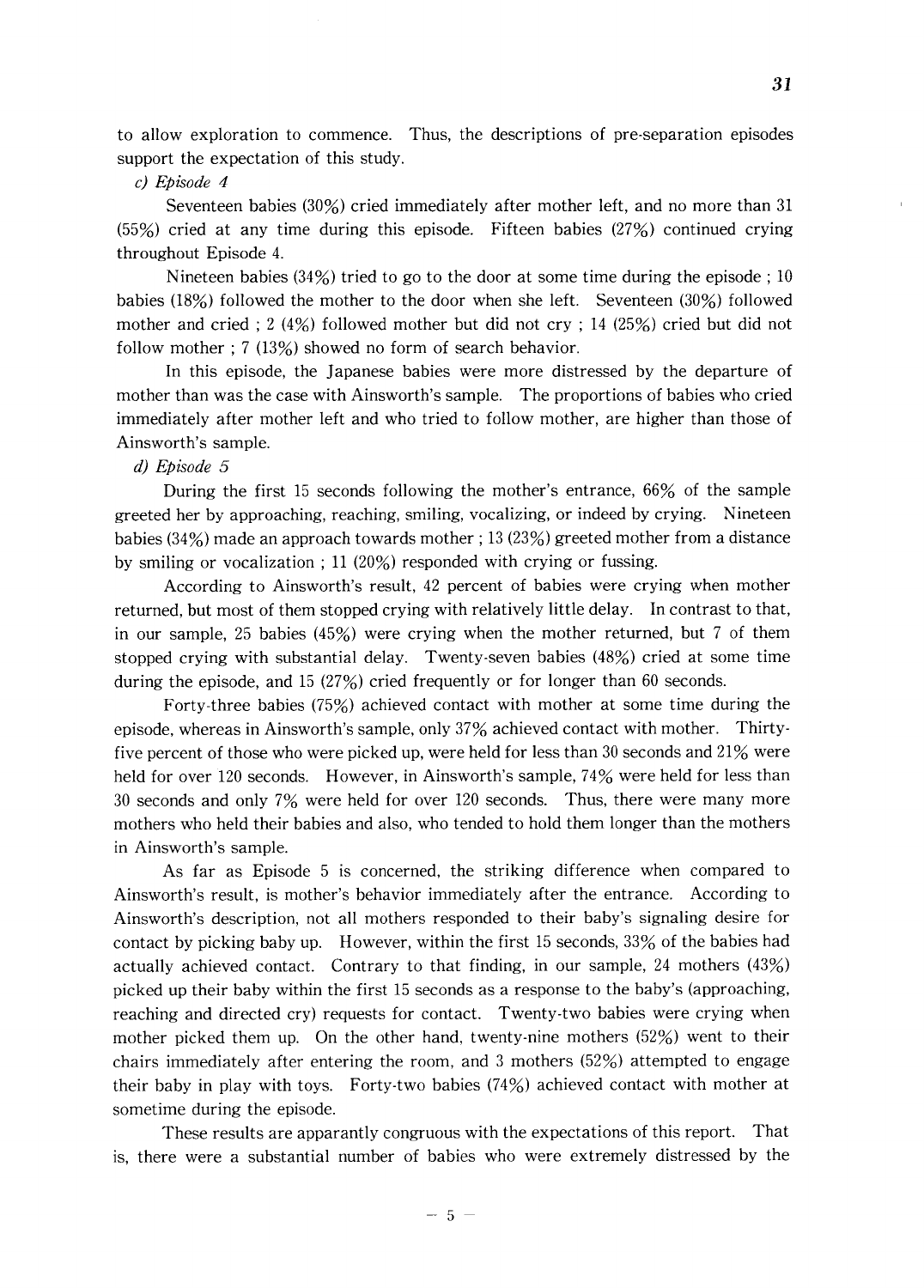absence of mother, such that they were not easily soothed even after they regained close physical contact with her. Moreover, the findings with respect to the mother's behavior are congruous with our knowledge of the Japanese mother-infant relationship as characterized by the mother's permissiveness of close physical contact. More mothers held babies who were displaying distress and tended to do so for longer when compared with American mothers.

# e) *Episode 6*

**In** contrast with Ainsworth's sample, distress was much more evident in our subjects during Episode 6. All babies cried at some time during the episode, compared to 78% in Ainsworth's sample. Forty-one babies (77%) cried immediately when mother left the room and 46 babies (81%) were so distressed that the episode was curtailed ( $N = 42$ ) or skipped  $(N=4)$ . However, in Ainsworth's sample, only 45% cried immediately after mother's departure and curtailment was necessary for only 53%. Moreover, although in Ainsworth's sample 62% engaged in exploratory manipulation at least briefly and 24% were too acutely distressed to explore even visually; in this sample only 28% ( $N = 15$ ) engaged in exploratory manipulation at least briefly and  $51\%$  (N = 27) were too strongly distressed to explore even visually.

# f) *Episode 8*

At the beginning of Episode 8, forty-one babies (73%) were crying. Fifty-four percent of them ( $N = 22$ ) stopped crying soon after being picked up, but 41% of them ( $N =$ 17) were not soothed by holding. Forty-nine babies (86%) cried at some time during the episode, and 53% of them  $(N = 26)$  were crying frequently or for over 60 seconds. In contrast to that, in Ainsworth's sample, 53% of babies cried at the beginning of the episode, though most of them stopped with little delay. Thus there were many more babies who were so acutely distressed that they were not easily soothed even if they regained close physical contact whth their mother. This is congruous with expectations derived from knowledge of temperamental characteristics of Japanese infants.

All but one of the mothers picked up their babies at the beginning of the episode. Only one mother went to her chair and did not pick up her baby throughout the entire episode. Of those who were picked up, only  $16\%$  (N = 9) were held for less than 30 seconds and  $67\%$  (N = 38) were in contact for over 60 seconds (27 were in contact for over 120 seconds). Of 38 mothers who held their babies for over 60 seconds,  $63\%$  (N = 24) attempted to put their babies down. Of these babies, 15 (39%) cried in protest at being put down, and 4 (11%) sought contact immediately after being put down. Three babies (8%) got down from mother spontaneously. These results show that, as was the case with Episode 5, there were many more mothers who held their babies and who also tended to hold them longer, than there were in Ainsworth's sample. Also, these results support the expectation that a Japanese mother tends to prefer the proximal mode of interaction when her baby is displaying distress.

### **Normative trends of crying, resistant behavior and avoidant behavior**

### *a) Crying*

The frequency measure of crying was based on the 15-second time intervals into which the narrative records were divided. The score was the sum of the time intervals.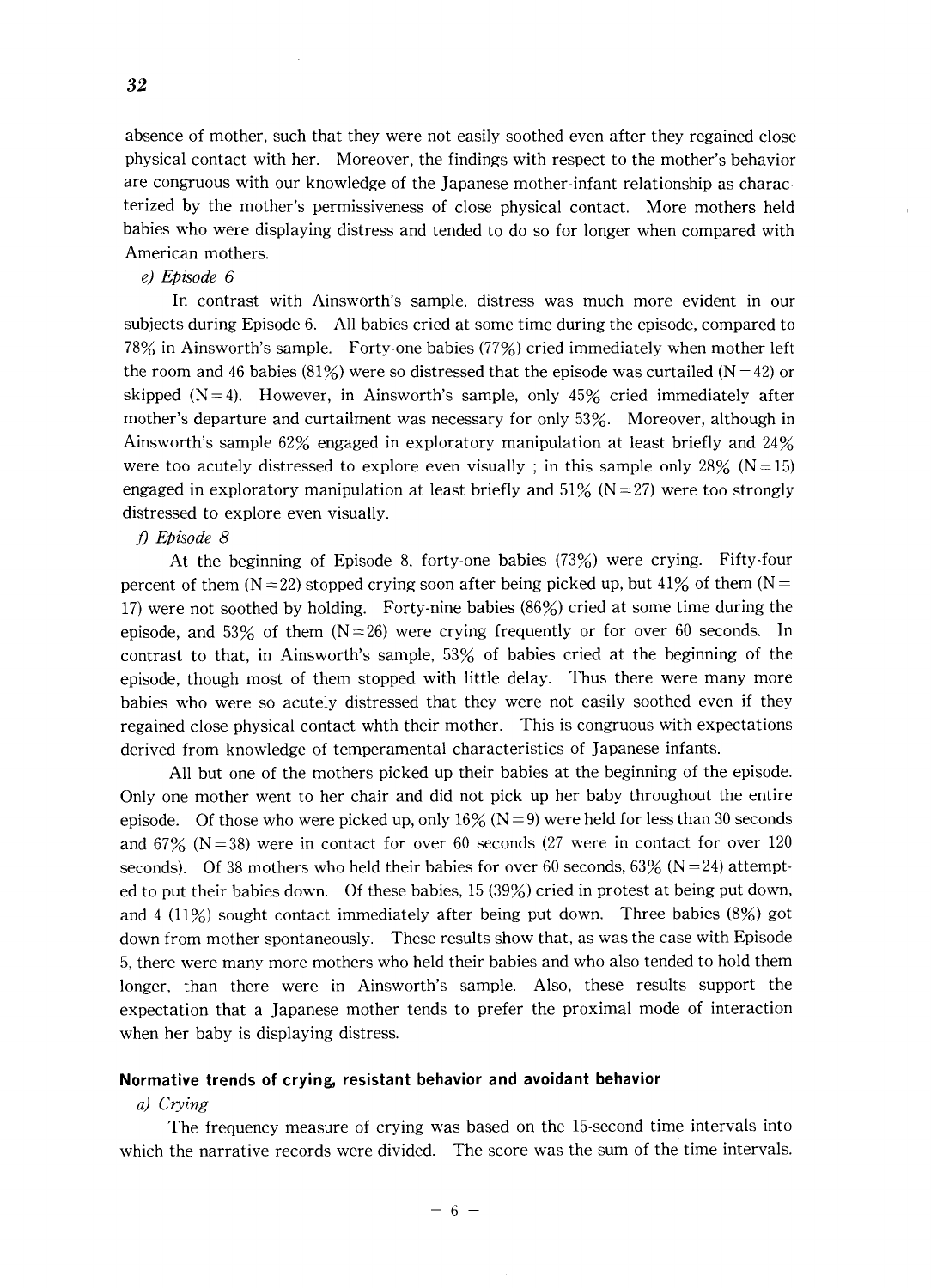If an episode was either longer or shorter than 3 minutes, the frequency scores were prorated to make them equivalent to those obtained from 3-minute episodes.



FIGURE 1. Mean incidence of crying in each episode.

The trends in amount of crying across episodes are shown in figure 1. Crying was minimal during the pre-separation phase (Episodes 2 and 3) ; it increased during the first separation episode (Episode 4) ; decreased again during the reunion (Episode 5) ; reached a peak during Episode 6, when the baby was left alone; and again decreased during the reunion (Episode 8).

|  | АR<br>л<br>Ш |  |  |
|--|--------------|--|--|
|--|--------------|--|--|

| Mean incidence of crying in each episode. |  |  |  |  |  |  |  |
|-------------------------------------------|--|--|--|--|--|--|--|
|-------------------------------------------|--|--|--|--|--|--|--|

|         | Ep. 2 | Ep.3 | Ep. 4 | Ep.5 | Ep. 6 | Ep. 8 |
|---------|-------|------|-------|------|-------|-------|
| Japan   | 0.91  | 0.67 | 3.89  | 1.74 | 10.94 | 4.42  |
| America | 0.40  | 0.70 | 3.08  | 2.08 | 6.69  | 2.64  |

As figure 1 shows, the profile is similar for both samples. However, there are two differences: in Episode 6, the mean incidence of crying for our sample was much higher than that of Ainsworth's sample (10.94 for our sample vs 6.69 for Ainsworth's sample) ; and in Ainsworth's sample, when the mother returned (Episode 8) crying declined to about the same level as for the first reunion, whereas in our sample, crying was more frequent than during Episode 4. These results suggest that separation from the mother in an unfamiliar environment tends to be more distressful for Japanese infants, such that many of them are not easily soothed by their mother's return and the regaining of contact with her (Episode 8).

There were no differences between mean incidences of crying for Episodes 2, 3, 4,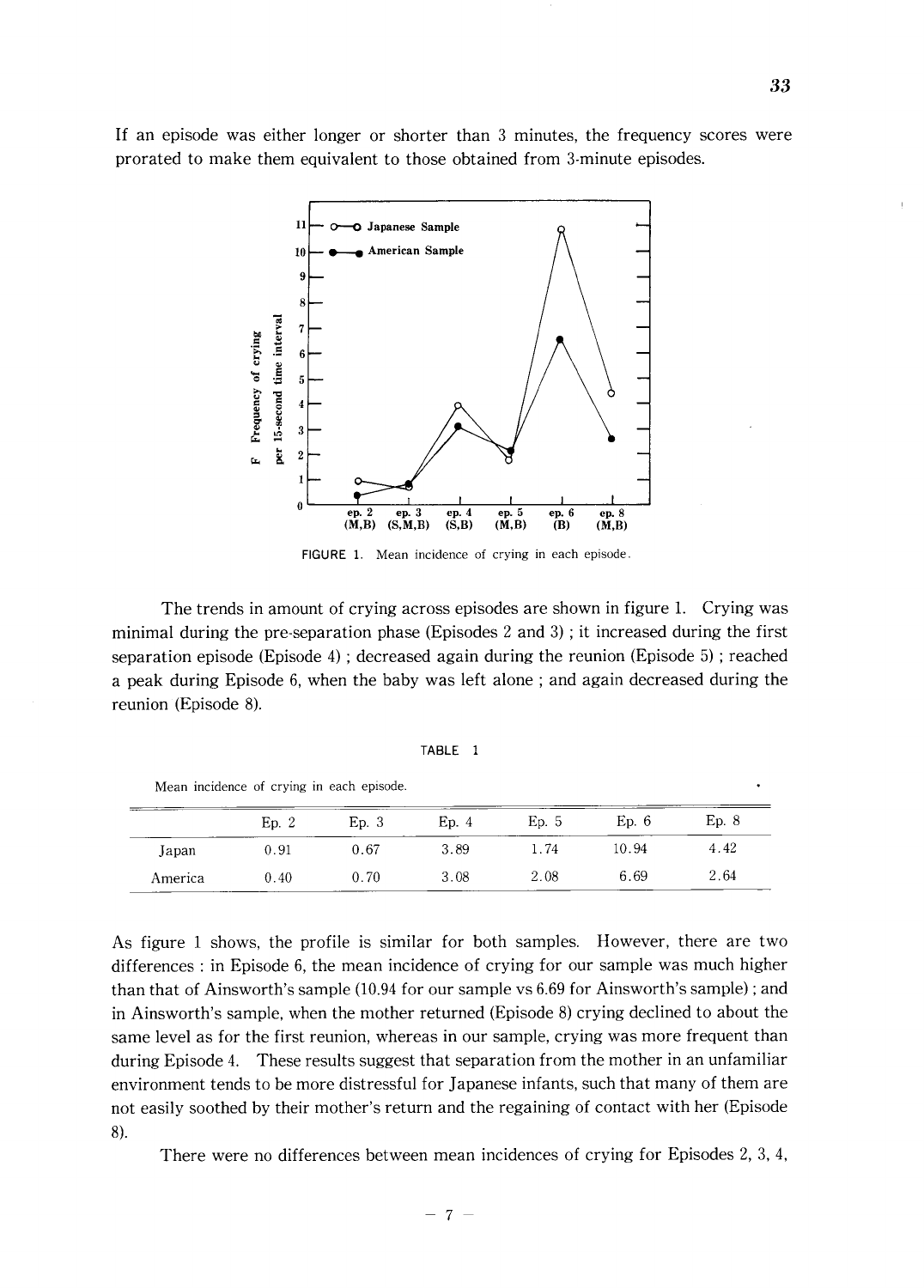and 5 between the two samples. These results are not congruent with the expectation that Japanese infants would be more strongly distressed throughout the Strange Situation procedure. However, these results are interpretable if one considers the fact that even during the pre-separation Episodes 2 and 3, the baby tended to activate the proximal mode of attachment behavior and also, the mother tended to accept the baby's requests for close physical contact. During Episode 5, as described earlier, 75% of mothers picked the babies up, and 35% of mothers held their babies for over 60 seconds, thus the level of distress was to some extent alleviated.

Moreover, the length of Episodes 3 and 5 were extended by about 30% and 50% respectively. Many of the incidences of crying actually occurred during these prolonged times and they would seem to indicate the existence of resistance to separation from mother. However, these incidences of crying were partialed out from the calculation of mean score of crying. Therefore, although the mean scores for crying in Episodes 3 and 5 seemed to be lower than expected, they still indicate the existence of resistance to separation from mother.

# *b) Resistant behavior*

Table 2 shows the frequency of various degrees of strength of resistant behavior directed towards the mother during Episodes 5 and 8. As shown in table 1, there were no differences between the two samples. However, although 25 babies were rated as displaying some resistant behaviors during Episode 8, about 30% of them did not display aggressive or rejective behaviors overtly. They continued their crying for a long time, and they were not readily soothed even when mother held them close. Frequently, they increased the intensity of crying when mother attempted to : stimulate them; sit down on the floor while holding baby; and even when mother attempted to change the position of her infant in her arms. These behaviors (by the mother) seemed to trigger the baby's anticipatory defence responses to possible separation from mother, since during preceding episodes, these behaviors immediately preceded her departure. Thus, a substantial number of behaviors which were rated as resistant, could be interpreted as expression of the intense need to ensure close contact with mother rather than as the expression of any ambivalent feeling. Furthermore, this interpretation is congruent with the expectation that the Japanese infants would be distressed but not resistant.

| ABI F |  |
|-------|--|
|-------|--|

| Strength of | Japan |       | America |       |  |
|-------------|-------|-------|---------|-------|--|
| Resistance  | Ep. 5 | Ep. 8 | Ep. 5   | Ep. 8 |  |
| $6 - 7$     | 0     | 2     | 6       | O     |  |
| $4 - 5$     | 3.5   | 19    | 6       | 16    |  |
| $2 - 3$     | 17.5  | 23    | 15      | 21    |  |
|             | 79    | 56    | 73      | 57    |  |

Percentage of infants who exhibited resistant behavior to the mother

#### *c) Avoidant behavior*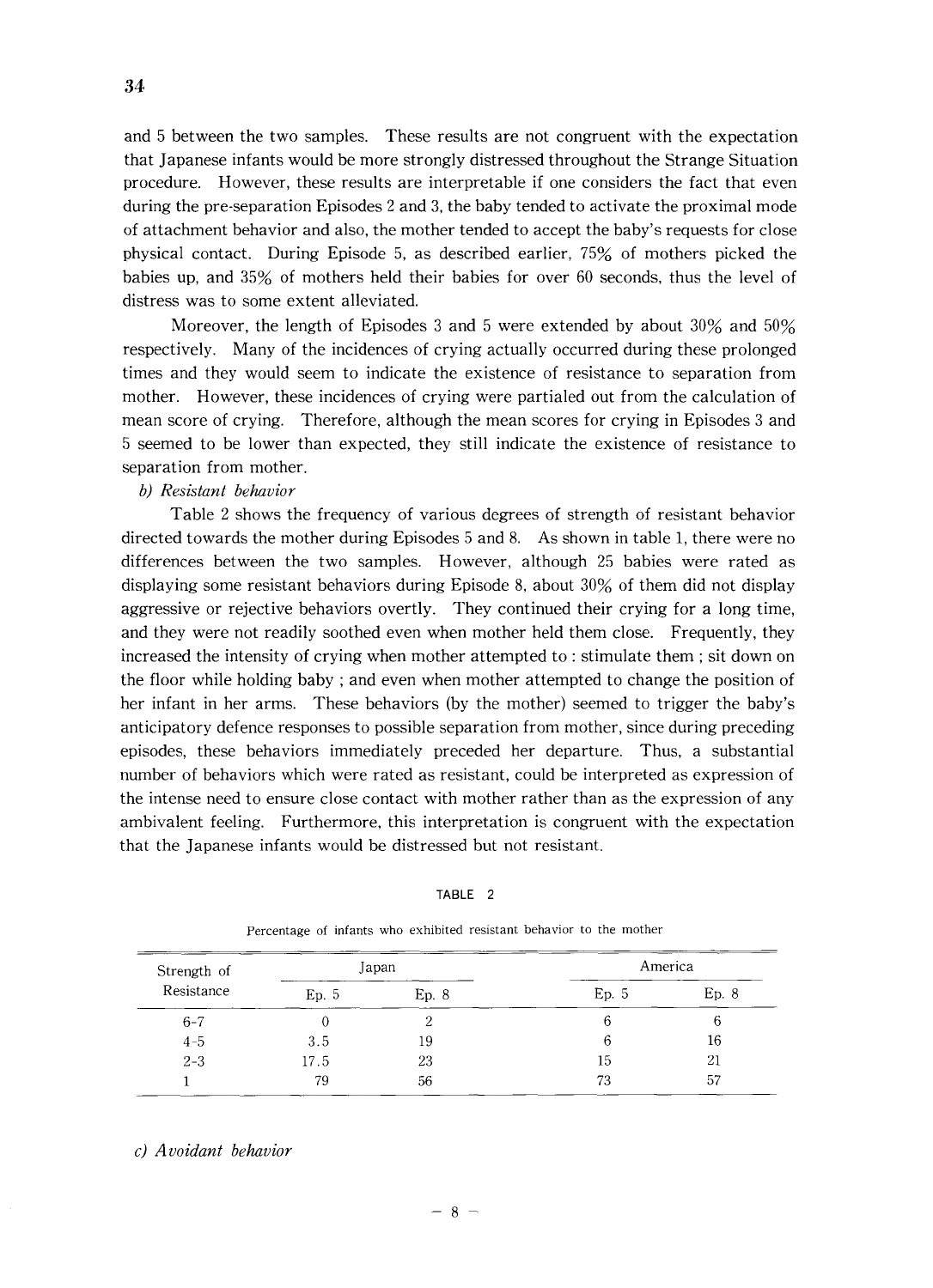Table 2 shows the percentage of infants who showed various intensities of avoidance to mother during Episodes 5 and 8. During Episode 5, thirty-three babies showed some avoidance of mother. However, most of these were weak forms of avoidance. Forty percent of babies were rated as 2-3, whereas only 10% were so rated in Ainsworth's study. During Episode 8, thirty-eight (67%) babies did not exhibit any avoidance and 16 (28%) were rated as  $2-3$ ; whereas  $53\%$  did not exhibit and  $34\%$  were rated as 4-7 in Ainsworth's sample. These results seemed to indicate that the Japanese infants would be less avoidant of the mother than the American sample.

| ABL |  |
|-----|--|
|-----|--|

| Strength of | Japan |       |      | America |
|-------------|-------|-------|------|---------|
| Avoidance   | Ep.5  | Ep. 8 | Ep.5 | Ep. 8   |
| $6 - 7$     |       |       |      | 12      |
| $4 - 5$     | 18    | 5     | 29   | 22      |
| $2 - 3$     | 40    | 28    | 10   | 13      |
|             | 42    | 67    | 49   | -53     |

Percentage of infants who showed avoidance behavior towards their mother

#### **CONCLUDING REMARKS**

The purpose of this report is to describe the behaviors of Japanese infants in the Strange Situation, and to clarify points of difference with respect to the American sample. Three expectations were held. Firstly, the Japanese infants would be very distressed throughout the Strange Situation. Secondly, they would not have an ambivalent feeling towards mother. Thirdly, Japanese mothers would tend to be acceptant of their infant's proximity mode of attachment behavior. The results of this study seem to be congruent with these expectations. These can be considered as the typical behavior pattern of the Japanese infants. That is  $: (1)$  even in the pre-separation episodes (2 and 3), the Japanese infants tended to activate attachment behavior. They approached and sought contact with mother frequently. They also manifested resistance to separation from mother by crying in Episodes 3 and 5, and also by increasing the intensity of crying to the mother's attempts to stimulate, sit down on the floor, even change the position of the infant in her arms; (2) The Japanese infants readily became distressed during Episode 6, (child alone episode) so that they were not easily soothed by the return of mother and by regaining of close contact with mother during Episode 8. Under Ainsworth's rating system, these tendencies were apt to be rated as manifestations of resistance to mother. However, these tendencies do not necessarily show the existence of any ambivalent feeling towards mother.

#### **REFERENCES**

Ainsworth, M. D. S., Blehar, M., Waters. E., & Wall, S. Patterns of attachment. Hillsdale, NJ : Erlbaum Associates, 1978.

Azuma, H., Kashiwagi, K., & Hess, R. *The influence of maternal teaching style upon the cognitive development of*